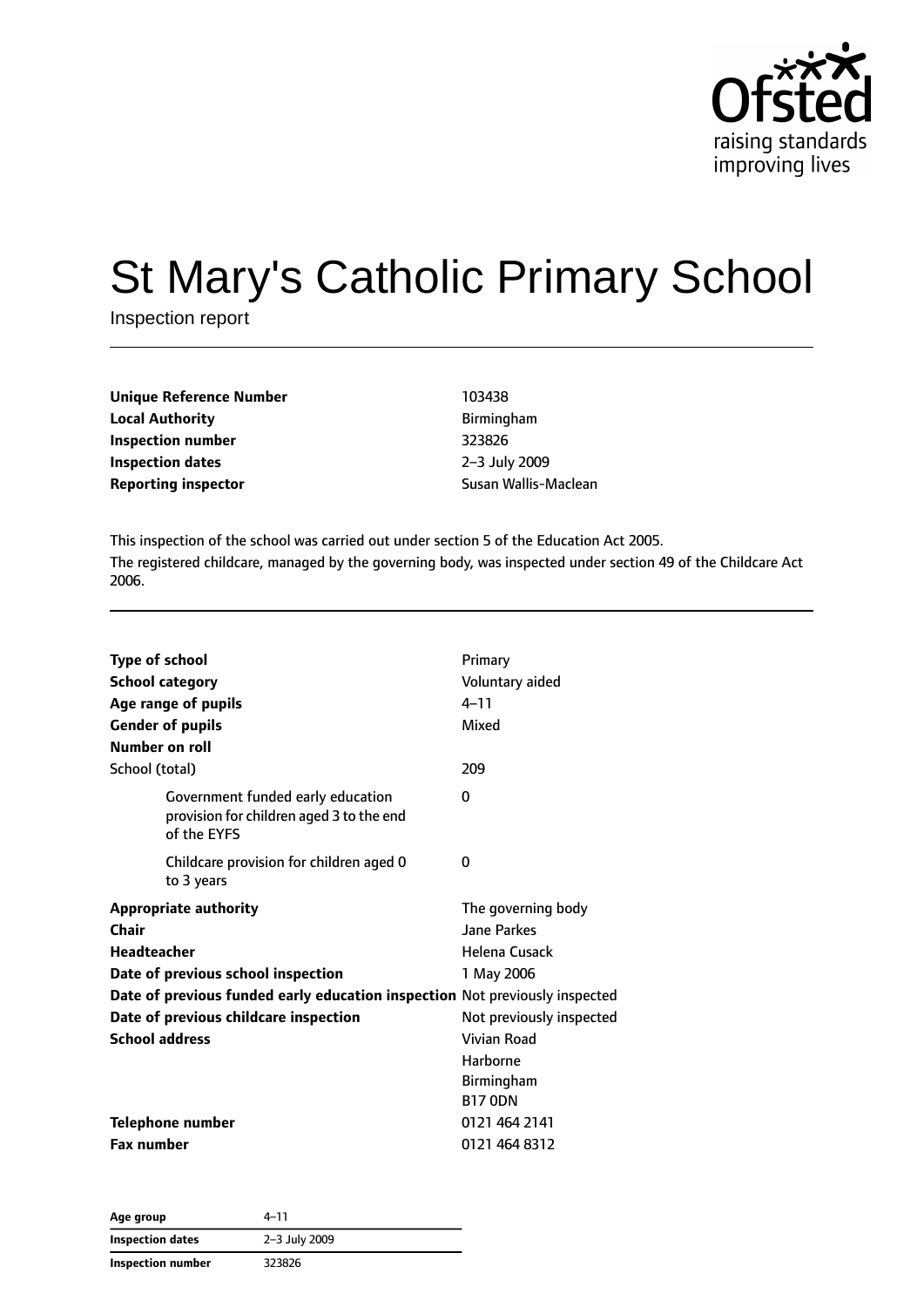.

<sup>©</sup> Crown copyright 2009

Website: www.ofsted.gov.uk

This document may be reproduced in whole or in part for non-commercial educational purposes, provided that the information quoted is reproduced without adaptation and the source and date of publication are stated.

Further copies of this report are obtainable from the school. Under the Education Act 2005, the school must provide a copy of this report free of charge to certain categories of people. A charge not exceeding the full cost of reproduction may be made for any other copies supplied.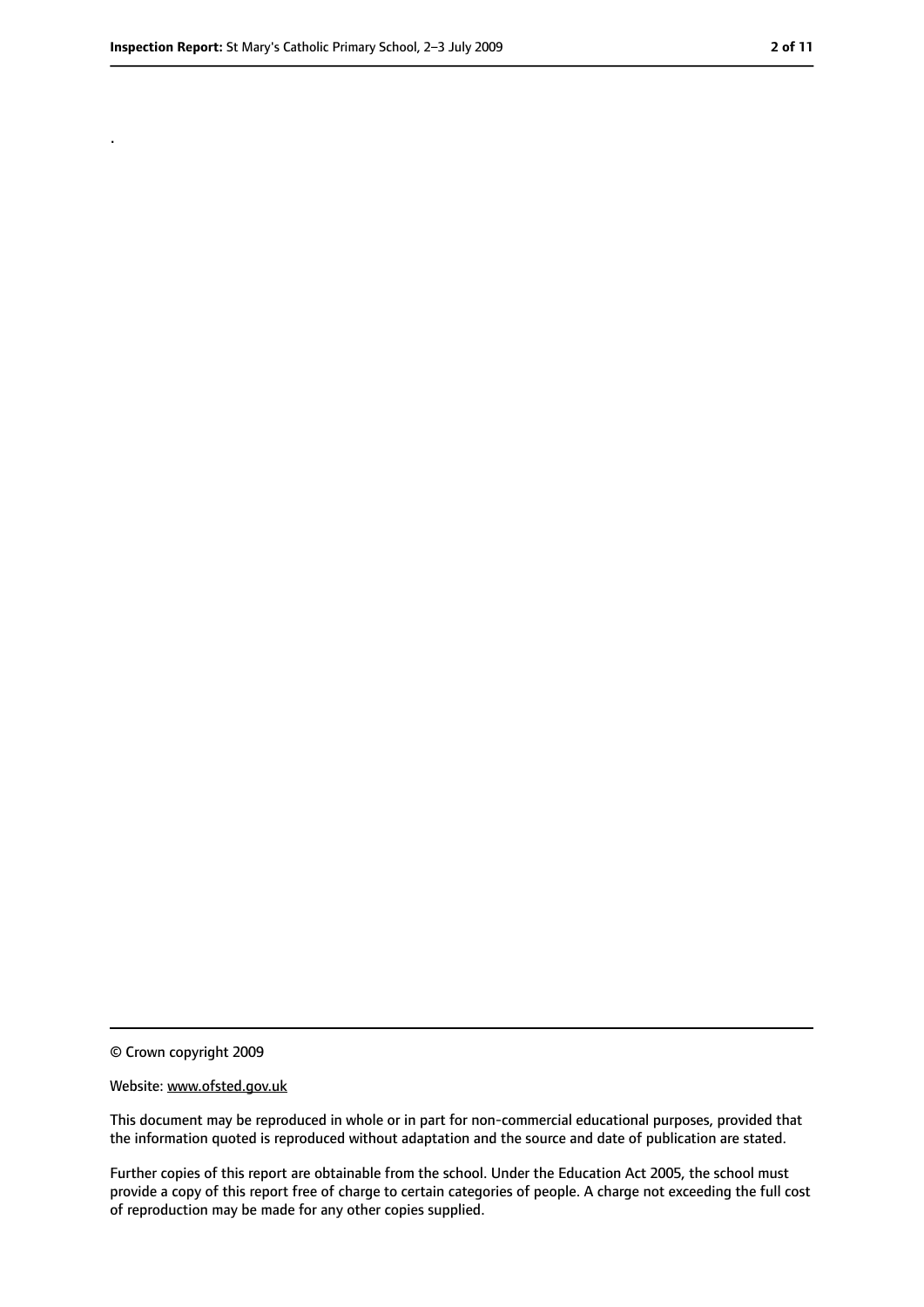### **Introduction**

The inspection was carried out by two additional inspectors.

#### **Description of the school**

This slightly below average sized primary school serves the parish of St Mary's in Harborne, Birmingham. It is situated in an area with positive socio-economic indicators. The majority of pupils are Catholic and most are from White British backgrounds. Children in the Early Years Foundation Stage are taught in the Reception class. There are a growing number of pupils who speak English as an additional language. The proportion of pupils with learning difficulties and/or disabilities is lower than the national average.

#### **Key for inspection grades**

| Grade 1 | Outstanding  |
|---------|--------------|
| Grade 2 | Good         |
| Grade 3 | Satisfactory |
| Grade 4 | Inadequate   |
|         |              |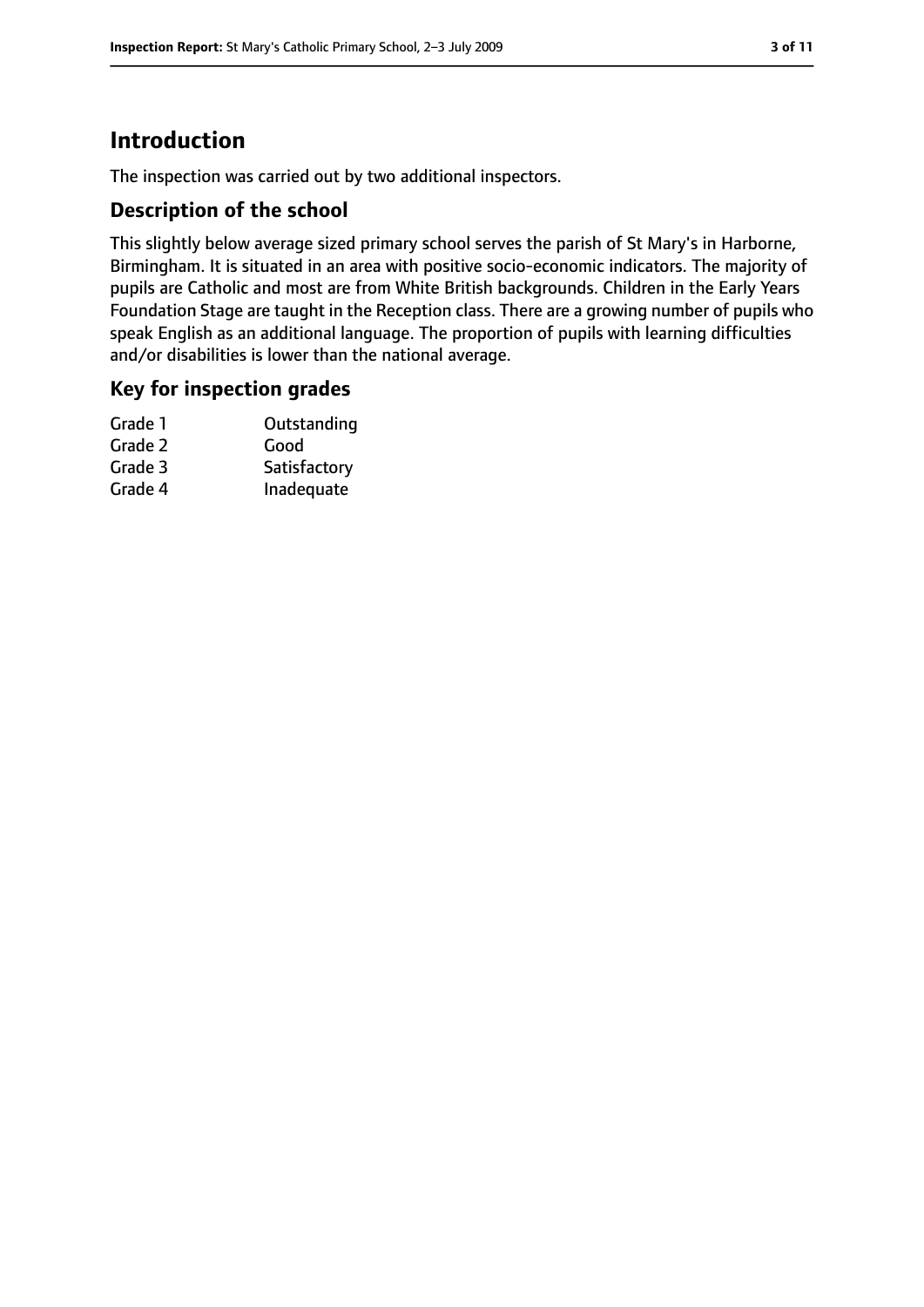### **Overall effectiveness of the school**

#### **Grade: 1**

St Mary's is an outstanding school. It provides an excellent education that meets pupils' learning and individual needs extremely well. Under the strong leadership of the headteacher all staff are committed to the task of giving the pupils the best start to their education. Pupils greatly enjoy coming to school, they feel safe and secure and they have a very good understanding of what it means to have a healthy lifestyle and the benefits of taking on responsibilities, such as becoming 'reading buddies' or managers of the healthy 'tuck shop'. Pupils take an immense pride in their school: one pupil said, 'I love my school, it is fun and safe and we learn such a lot'. This is reflected in the views of the majority of parents: 'This is a truly wonderful school. My child leaves not only as a determined hard worker who strives hard to meet the targets set, but also as a compassionate human being who cares deeply for her friends, teachers and the school community. What better start in life could a parent wish for' and 'The staff at St Mary's provide a lovely, warm, caring and yet stimulating environment in which the children are able to flourish' are typical comments.

Children start school in line with national expectations and go on to make a very good start in the Early Years Foundation Stage. Outdoor provision has improved since the last inspection and is now in full use. All pupils in the school meet the challenging targets set for them and make outstanding progress. Standards in all subjects are well above average and pupils make outstanding progress. The school has placed a strong emphasis on mathematics following a slight dip in 2008 and there is clear evidence that this has been improved, reflecting outstanding progress and exceptionally high attainment. Teaching and learning are outstanding. Pupils are enthusiastic learners and they come to lessons ready to learn, finding them fun and interesting.

Academic support is very effective for all pupils, including those who are new to the school and those with learning difficulties and/or disabilities who also make outstanding progress. Pupils are extremely well prepared for their next stage in education. On occasions, during their lessons, pupils demonstrate a lack of confidence in expressing themselves and taking an active part in their learning. The curriculum is rich, vibrant and comprehensive, engaging the interest of all pupils. Care, guidance and support are outstanding and procedures to ensure pupils are safe are rigorous. Outstanding leadership and management, involving staff and governors as an excellent team, play a very significant part in the success of the school. The school now needs to extend its contribution to the wider community by further developing learners' understanding of other communities, regionally, nationally and internationally.

### **Effectiveness of the Early Years Foundation Stage**

#### **Grade: 1**

Attainment on entry has declined slightly in recent years and children now enter school with the skills expected for their age. Children's 'Learning journey records' show a starting point that fits average expectation and now clearly demonstrate above and well above skill levels in key areas of learning. Children achieve exceptionally well and by the end of the year possess skills which are mostly very much above average. Teaching and learning and the curriculum focus on providing challenge in core skills, promoting very good progress. Children are confident in using numbers as labels for counting, but weaker in writing and physical coordination. Children make exceptionally good progress over the year including in writing, but as a skill it still lags behind the other areas. Leadership and management are outstanding. The Early Years Foundation Stage leader has a clear plan of how to investigate writing by widening the already very effective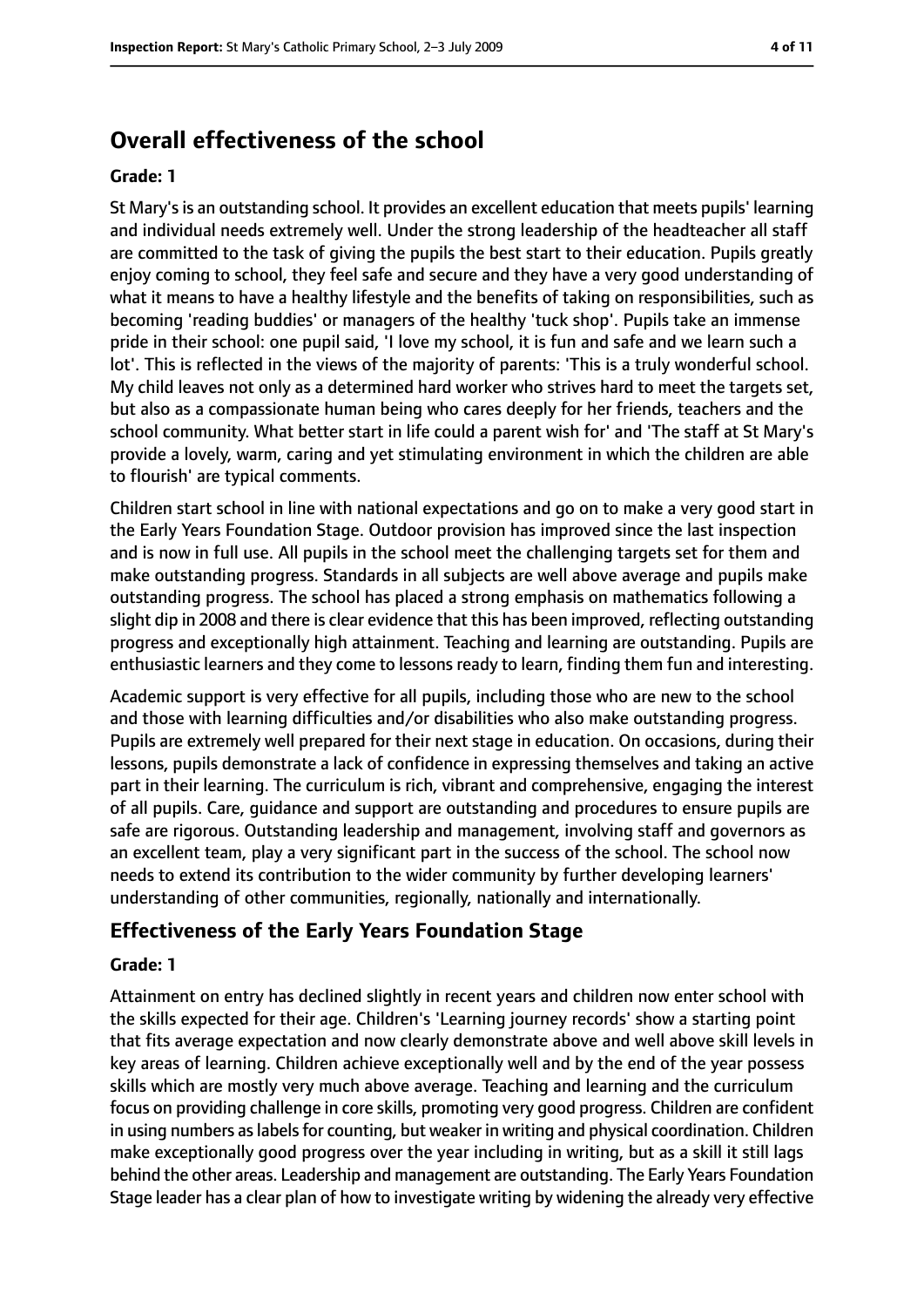assessment process to focus on developmental points. This will give a more detailed picture of precisely what aspects of coordination hold children back, introducing more varied resources such as a free standing fruit and vegetable garden which provides a wider range of handling tools and materials. Very good assessment means the curriculum is adapted very precisely to children's need and this promotes rapid progress. The key factor in progress is the very high quality of teaching and care. Children want to learn in what they feel is a safe and secure environment where they can investigate, play and experiment, their eyes a glow with wonder at the natural world, like watching the cocoons in the hatching net for the moment the butterflies emerge.

#### **What the school should do to improve further**

- Extend the already excellent learning in the school by ensuring there are more opportunities for pupils to openly discuss their views and share their opinions, and include independent learning as an integral element in planning.
- Further promote community cohesion by engaging with communities outside the school community, regionally, nationally and internationally reaching out to other faiths, cultures and backgrounds.

### **Achievement and standards**

#### **Grade: 1**

All pupils make outstanding progress, regardless of background and ability. The standards reached by the time pupils leave Year 6 are well above national expectations in all subjects. Pupils' achievement is outstanding. This is because of the excellent focused support they receive from teachers and teaching assistants, and accurate assessment and rigorous monitoring and evaluation procedures. Issues such as a dip in Key Stage 1 mathematics, particularly with boys, are identified rapidly and highly effective strategies put in place to address them successfully. Pupils in Year 2 have now attained standards in mathematics that are as high as those in English.

### **Personal development and well-being**

#### **Grade: 1**

Personal development and well-being are excellent. Pupils love being at school. Their outstanding attendance and enthusiasm and joy for learning are infectious. They are extremely articulate but on occasions show a reticence to share their thoughts and questions. They feel safe and secure and their behaviour is exemplary, with older pupils showing great compassion and tenderness for the youngest in the school. Pupils have a growing sense of self and their own unique potential, having a desire to achieve and do their best, demonstrating a very good understanding of their strengths and weaknesses. They have a strong sense of right and wrong. They relate very well to each other and display a sense of belonging. Pupils have a very good understanding of cultural traditions respecting their own and others' cultures. They have an excellent sense of community, for example Year 6 pupils saying when asked about their school community, 'We live in a multicultural society and school helps us to understand this' and 'If you are scared of different cultures school helps you to understand why you shouldn't be.' Links with the local church and other Christian activities are particularly strong. Pupils make outstanding progress in developing the skills needed for their future lives.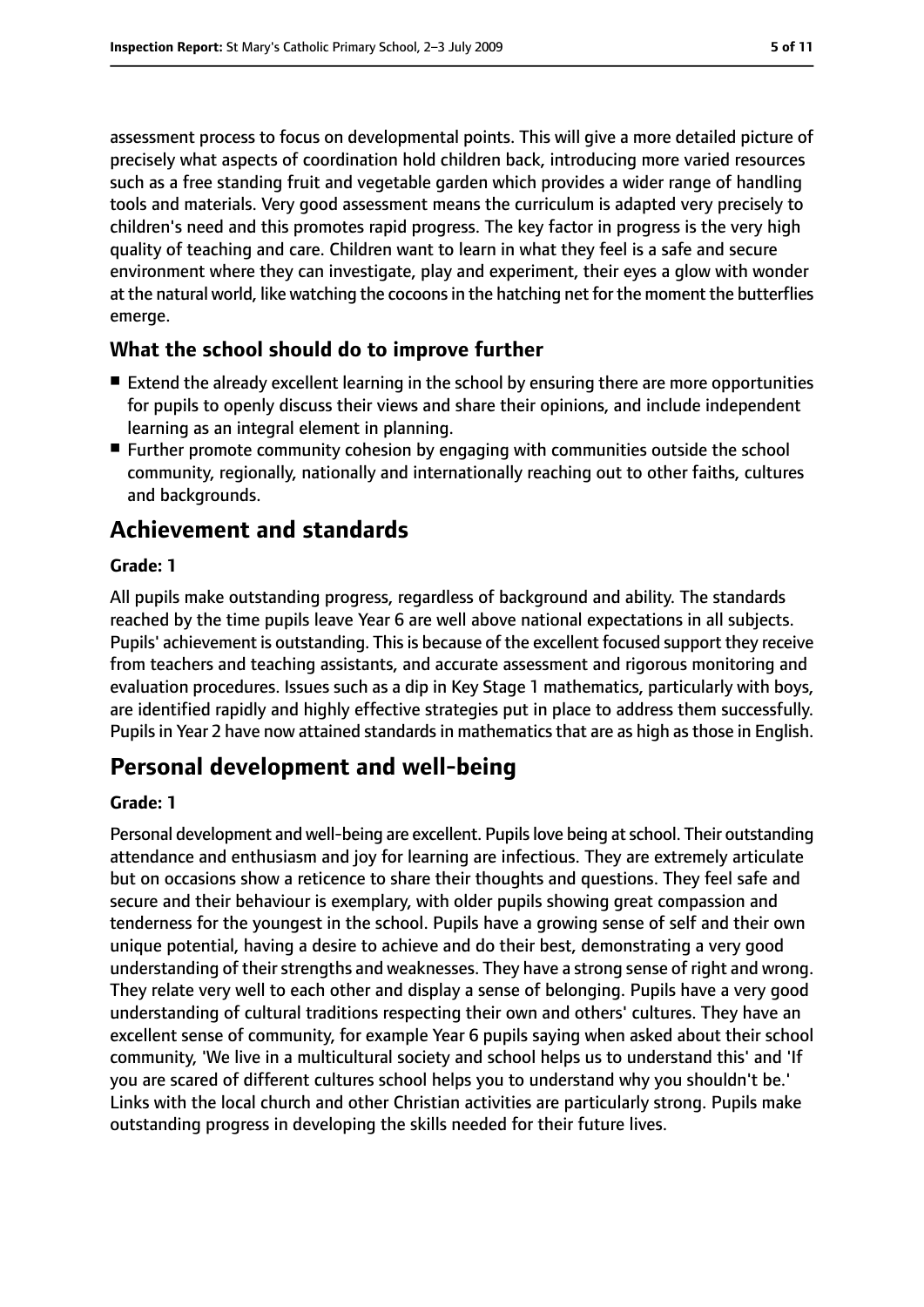### **Quality of provision**

### **Teaching and learning**

#### **Grade: 1**

Excellent challenge for all pupils and high expectations are examples of why teaching and learning are outstanding. Staff demonstrate exemplary classroom management, modelling the calm and very good behaviour they want from pupils. Positive relationships enable pupils to ask searching questions, such as 'Can you make an inverse out of some of these Pi formulae.' Extremely well-targeted tasks, based on accurate assessment, fit pupils' needs very well. Class teachers very successfully involve all pupils in knowing the processes of their learning. They do this by studying pupils' targets and providing very detailed marking which gives pupils a clear picture of their successes and where to improve. The care for pupils is evident across the whole school; pupils know how much they are valued and grow in stature because of it.

#### **Curriculum and other activities**

#### **Grade: 1**

The excellent curriculum is adapted to the needs of groups and individuals in its range and integration of subjects. The curriculum underpins pupils' personal development very effectively resulting in confident, caring and sensible young people who are very well aware of how to stay safe and healthy. It is superbly enriched to give pupils a diversity of real experiences to support their classroom learning and promote excellent progress. Core skills of literacy, numeracy and information and communication technology, are both celebrated and utilised in a way that enhances subjects and strengthens the skills themselves. The curriculum is wherever possible practical, for example, skills of using and applying mathematics are as important as the numbers, making and measuring circles to cement pupils' understanding of Pi formulae. It is exceptionally well adapted to all pupils' needs, catering for the more able, for pupils with learning difficulties and/or disabilities or for those wrestling with English as a completely new language. Displays entitled 'What a Wonderful World' and 'Together we are British' enlarge the multicultural dimension of the school with Chinese opera faces, Hindu and Muslim Mendhi patterns and Rangoli.

#### **Care, guidance and support**

#### **Grade: 1**

The school demonstrates outstanding care for all pupils ensuring they are safe and secure. A caring ethos permeates throughout the school and great attention is given to the holistic needs of all pupils. Sensitive and timely pastoral care is used effectively to support pupils enabling them to make exceptional progress. Safeguarding requirements are fully met. Links with families and external agencies are very good. Pupils have a very good understanding of where they are in their learning journey as a result of rigorous assessment and tracking procedures, which enable individuals and groups of pupils to be targeted effectively.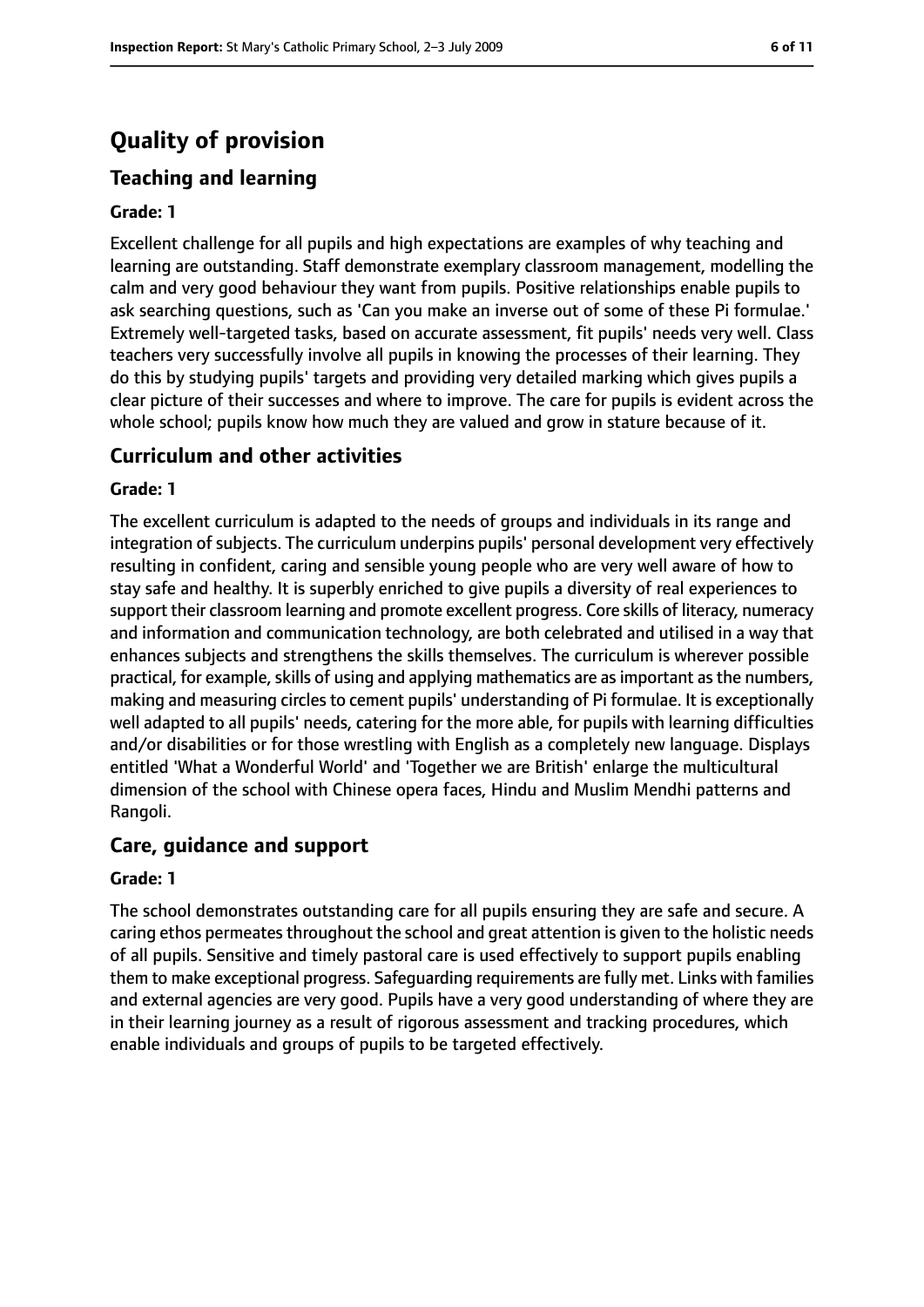### **Leadership and management**

#### **Grade: 1**

Leaders and managers make a highly effective and cohesive team with exceptional qualities, driving the school forward and maintaining outstanding academic standards whilst maintaining very high quality care for the pupils in their school.

The individual strengths of the leadership team are capitalised on and provide a dynamic momentum which is particularly valuable to recently qualified teachers, providing a model of best practice and strong support. They have created a common sense of purpose. Challenging targets are used to raise standards and systematic analysis of pupil tracking is detailed and covers the full range of pupils. Inclusion is central to the role of the school and learners are given outstanding support to overcome barriers to learning. School self-evaluation is searching and accurate. Community cohesion is good, although some aspects, such as links with other schools regionally, nationally and internationally, have been rightfully identified as areas for further development. The governors provide robust and rigorous challenge to maintain the very high standard set in all aspects of school life. The school's capacity for improvement based on the progress pupils make, the excellent educational direction and the improvements since the previous inspection are outstanding.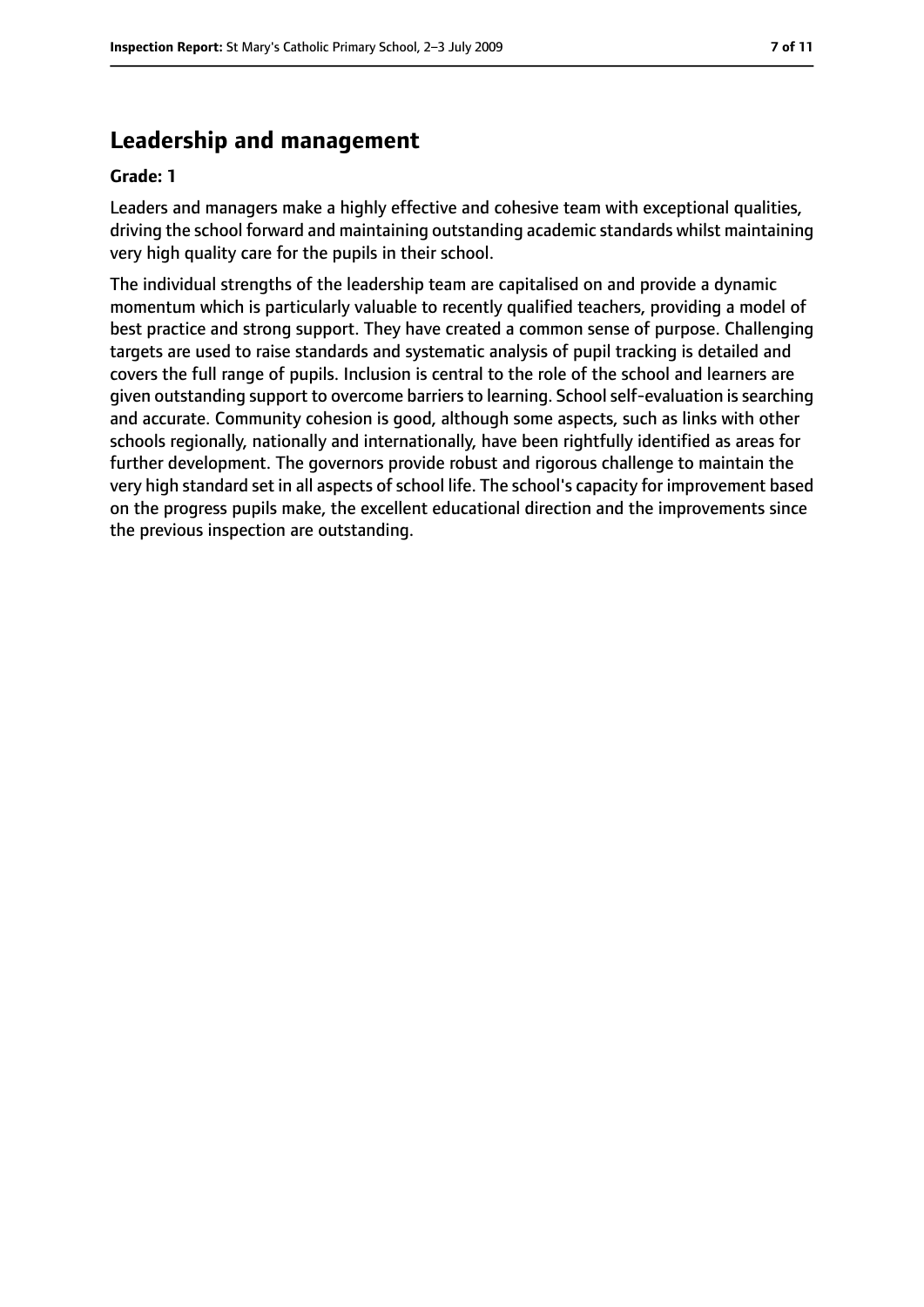**Any complaints about the inspection or the report should be made following the procedures set out in the guidance 'Complaints about school inspection', which is available from Ofsted's website: www.ofsted.gov.uk.**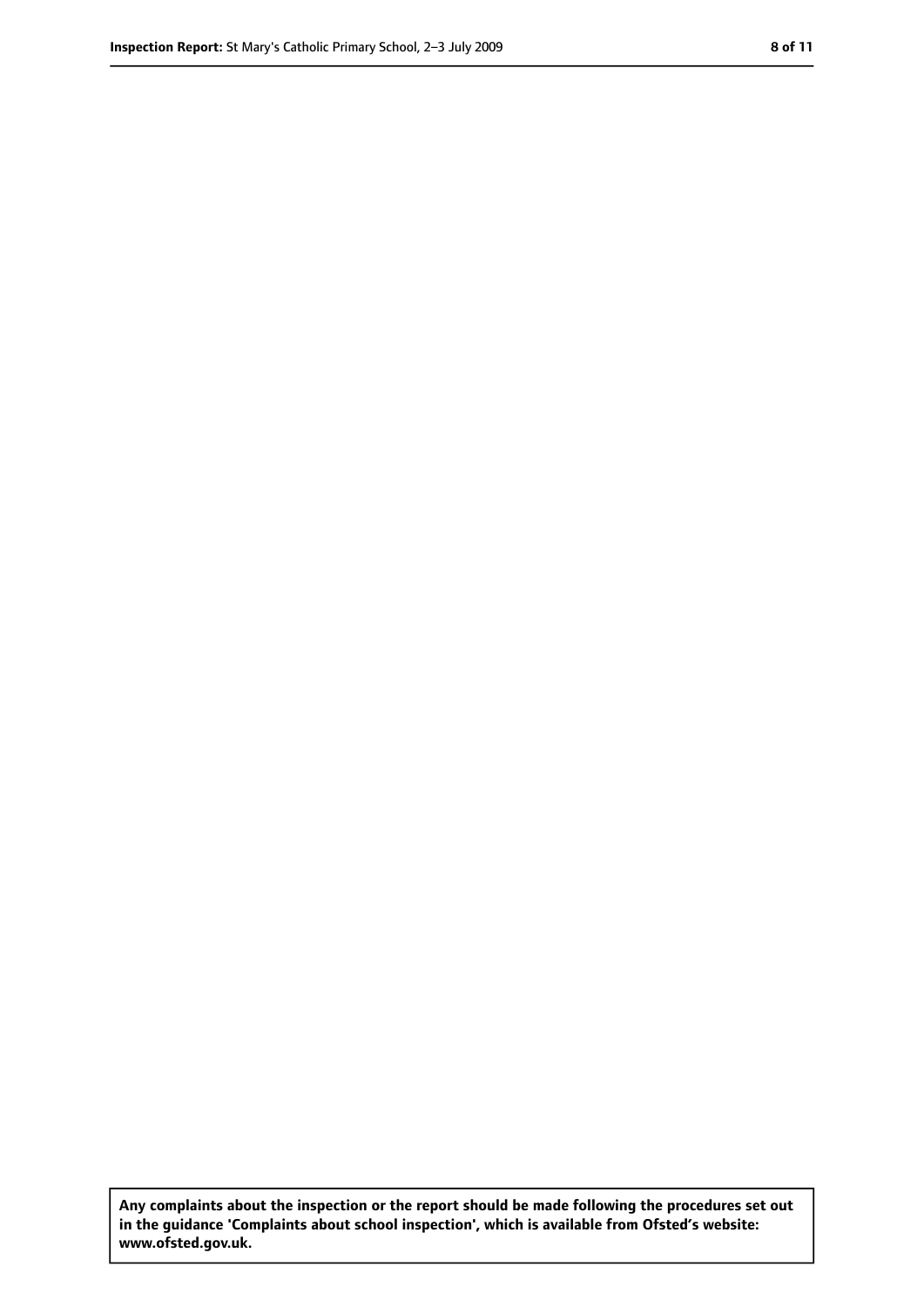## **Inspection judgements**

| Key to judgements: grade 1 is outstanding, grade 2 good, grade 3 satisfactory, and | School  |
|------------------------------------------------------------------------------------|---------|
| arade 4 inadequate                                                                 | Overall |

#### **Overall effectiveness**

| How effective, efficient and inclusive is the provision of<br>education, integrated care and any extended services in meeting the<br>needs of learners? |     |
|---------------------------------------------------------------------------------------------------------------------------------------------------------|-----|
| Effective steps have been taken to promote improvement since the last<br>inspection                                                                     | Yes |
| How well does the school work in partnership with others to promote learners'<br>well being?                                                            |     |
| The capacity to make any necessary improvements                                                                                                         |     |

### **Effectiveness of the Early Years Foundation Stage**

| How effective is the provision in meeting the needs of children in the<br><b>EYFS?</b>       |  |
|----------------------------------------------------------------------------------------------|--|
| How well do children in the EYFS achieve?                                                    |  |
| How good are the overall personal development and well-being of the children<br>in the EYFS? |  |
| How effectively are children in the EYFS helped to learn and develop?                        |  |
| How effectively is the welfare of children in the EYFS promoted?                             |  |
| How effectively is provision in the EYFS led and managed?                                    |  |

### **Achievement and standards**

| How well do learners achieve?                                                  |  |
|--------------------------------------------------------------------------------|--|
| The standards <sup>1</sup> reached by learners                                 |  |
| How well learners make progress, taking account of any significant variations  |  |
| between groups of learners                                                     |  |
| How well learners with learning difficulties and/or disabilities make progress |  |

<sup>&</sup>lt;sup>1</sup>Grade 1 - Exceptionally and consistently high; Grade 2 - Generally above average with none significantly below average; Grade 3 - Broadly average to below average; Grade 4 - Exceptionally low.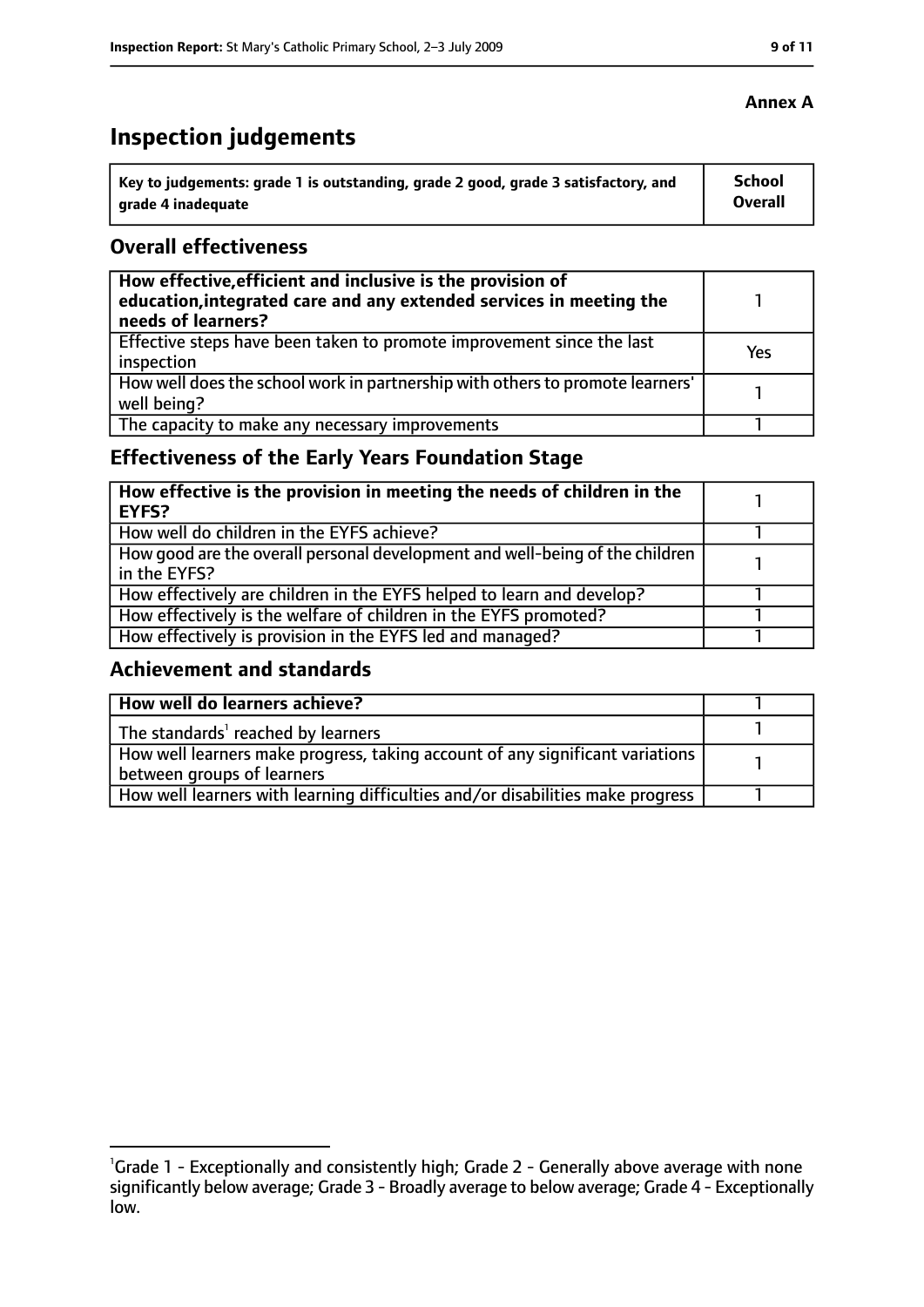### **Personal development and well-being**

| How good are the overall personal development and well-being of the<br>learners?                                 |  |
|------------------------------------------------------------------------------------------------------------------|--|
| The extent of learners' spiritual, moral, social and cultural development                                        |  |
| The extent to which learners adopt healthy lifestyles                                                            |  |
| The extent to which learners adopt safe practices                                                                |  |
| The extent to which learners enjoy their education                                                               |  |
| The attendance of learners                                                                                       |  |
| The behaviour of learners                                                                                        |  |
| The extent to which learners make a positive contribution to the community                                       |  |
| How well learners develop workplace and other skills that will contribute to<br>their future economic well-being |  |

### **The quality of provision**

| How effective are teaching and learning in meeting the full range of<br>learners' needs?              |  |
|-------------------------------------------------------------------------------------------------------|--|
| How well do the curriculum and other activities meet the range of needs and<br>interests of learners? |  |
| How well are learners cared for, quided and supported?                                                |  |

### **Leadership and management**

| How effective are leadership and management in raising achievement<br>and supporting all learners?                                              |           |
|-------------------------------------------------------------------------------------------------------------------------------------------------|-----------|
| How effectively leaders and managers at all levels set clear direction leading<br>to improvement and promote high quality of care and education |           |
| How effectively leaders and managers use challenging targets to raise standards                                                                 |           |
| The effectiveness of the school's self-evaluation                                                                                               |           |
| How well equality of opportunity is promoted and discrimination eliminated                                                                      |           |
| How well does the school contribute to community cohesion?                                                                                      |           |
| How effectively and efficiently resources, including staff, are deployed to<br>achieve value for money                                          |           |
| The extent to which governors and other supervisory boards discharge their<br>responsibilities                                                  |           |
| Do procedures for safeguarding learners meet current government<br>requirements?                                                                | Yes       |
| Does this school require special measures?                                                                                                      | <b>No</b> |
| Does this school require a notice to improve?                                                                                                   | <b>No</b> |